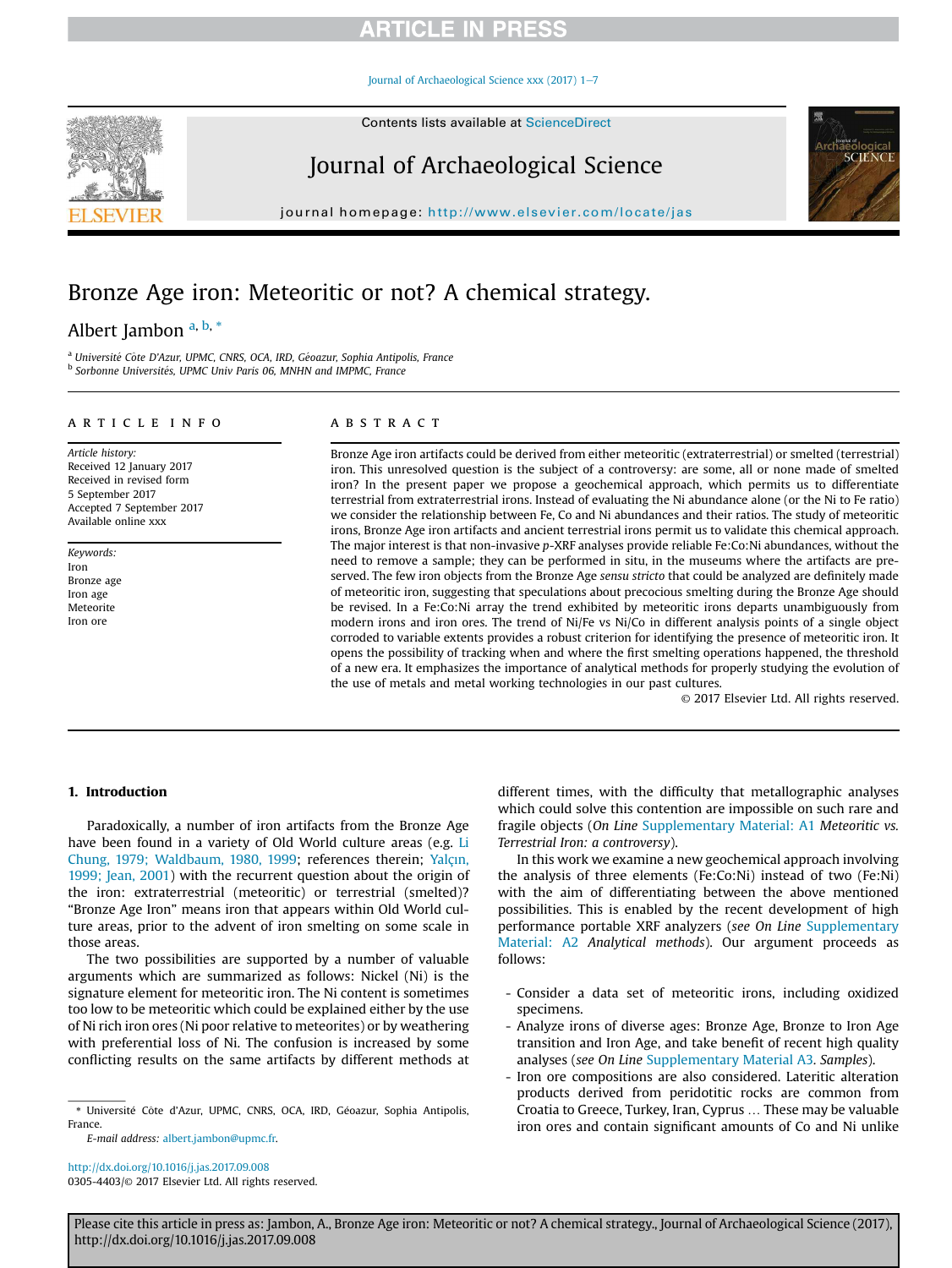sedimentary iron ores which are more common in western Europe (*see On Line* Supplementary Material: A3.6*. Iron ores*). Since Brun *in* Schaeffer (1939) suggested that the 13th century BCE Ugarit (Syria) iron axe could be derived from iron sulfide ore (pyrrhotite Fe<sub>1-x</sub>S;  $x = 0$  to 0.2), such material will be considered in this study using data from the literature (Bamba, 1985).

## 2. Results

#### *2.1. Iron meteorites*

The analytical results for polished surfaces of iron meteorites, outer oxidized surfaces of iron meteorites *(OLSM* Table A1*)* and literature compositions for different classes of iron meteorites are presented in Fig. 1, in addition to a compilation of iron meteorite compositions from the meteoritical bulletin database (http://www. lpi.usra.edu/meteor/): 176 meteorites classified from 1986 to 2016 (*OLSM,* Table A2). The variations within this population are best illustrated in a Ni/Fe vs Ni/Co diagram (Fig. 1)

Fresh meteorites exhibit a Ni/Fe range from 0.058 to 0.40 (average 0.102) whereas oxidized/weathered surfaces of iron meteorites exhibit lower values down to 0.009. We checked that the variations observed are not due to the variability within one single meteorite as illustrated by the results for Morasko meteorite which we could analyze in 31 points*,* hence assessing the internal variability of its Co and Ni content, and the different compositions of fresh and weathered surface*.* The results obtained for fresh metal surfaces is within the range of those reported in the literature (NAA analysis of large samples, Pilski et al., 2013) with restricted standard deviations smaller than the variability range observed for the whole data set (*On line S*upplementary Material; A3.2 *Iron meteorites)*

Surfaces oxidized during the atmospheric flight exhibit similar ratios. The case is different for finds, which have been weathered. This indicates that during weathering, a surficial layer is impoverished in Ni relative to Fe whence the Ni/Fe ratio cannot be used as a reliable indicator of the meteorite type for weathered samples. A comparable variation is observed for the Ni/Co ratio. Notice that the chemical properties relative to weathering are in the order  $Fe > Co > Ni$ , whence the positive correlation between Ni/ Fe and Ni/Co as will be better illustrated in the following subsection for the case of the Ugarit axe, analyzed in different spot analyses (Fig. 2). It follows that the Ni/Fe ratio alone cannot be used as an indicator of the source of iron.

#### *2.2. Bronze Age archaeological artifacts*

Analytical results are listed in the *on line supplementary material,* Table A4 with references to where a description can be found. Additional information can be found in OLSM section A4.1.

## *2.2.1.* Ugarit axe *(Syria 1400 BCE)*

We performed ten spot analyses at different places on both sides of the blade (see Jambon et al., 2017). The Ni concentrations of 1.7 up to 7.6% Ni (calculated on an oxygen free basis) document nicely the effect of weathering. The high Ni contents are undoubtedly the signature of meteoritic iron whereas the lowest values correspond to pervasively oxidized spots. These differences probably result from rust flakes detachment from the surface. The variations of Ni/ Co and Ni/Fe correlate fairly well with Ni content, which can be viewed as an index of weathering, as displayed in Fig. 2.

The Ni/Fe and Ni/Co ratios plot on the trend defined previously for iron meteorites, Fig. 3, which is interpreted as corresponding to different degrees of weathering. Our results for the Ugarit axe show both higher and lower Fe/Ni ratios compared to the analysis reported in Schaeffer (1939). The sampling made by Schaeffer being undocumented, we assume that it was a surface chip, an average of more and less oxidized material, but no obvious mark of sampling is presently visible on the axe blade.



Fig. 1. Ni/Fe vs Ni/Co in iron meteorites. Black squares and gray area are from literature data for fresh iron meteorites (http://www.lpi.usra.edu/meteor/). Green squares: average compositions of the major iron meteorite groups (Mittlefehldt et al., 1998). White circles: *p*-XRF analyses of both polished and oxidized outer surface (this work). P-XRF measurements on fresh surfaces are similar to literature data. On the average, oxidized compositions extend to slightly lower Ni/Co and Ni/Fe ratios. 80% of the data for fresh meteorites are enclosed in the high-density field (dark gray). (For interpretation of the references to colour in this figure legend, the reader is referred to the web version of this article.)



Fig. 2. Plot of Ni/Fe and Ni/Co against Ni abundance for Ugarit Axe. The steady variation of the Ni/Fe ratio against Ni indicates that Ni is preferentially leached during weathering whereas, Fe oxidized to  $Fe^{3+}$  is not. The Ni/Co ratio remains constant for mild weathering and then decreases when part of Co is oxidized to  $Co<sup>3+</sup>$ . Average composition of IAB and IIAB meteorites are plotted for reference.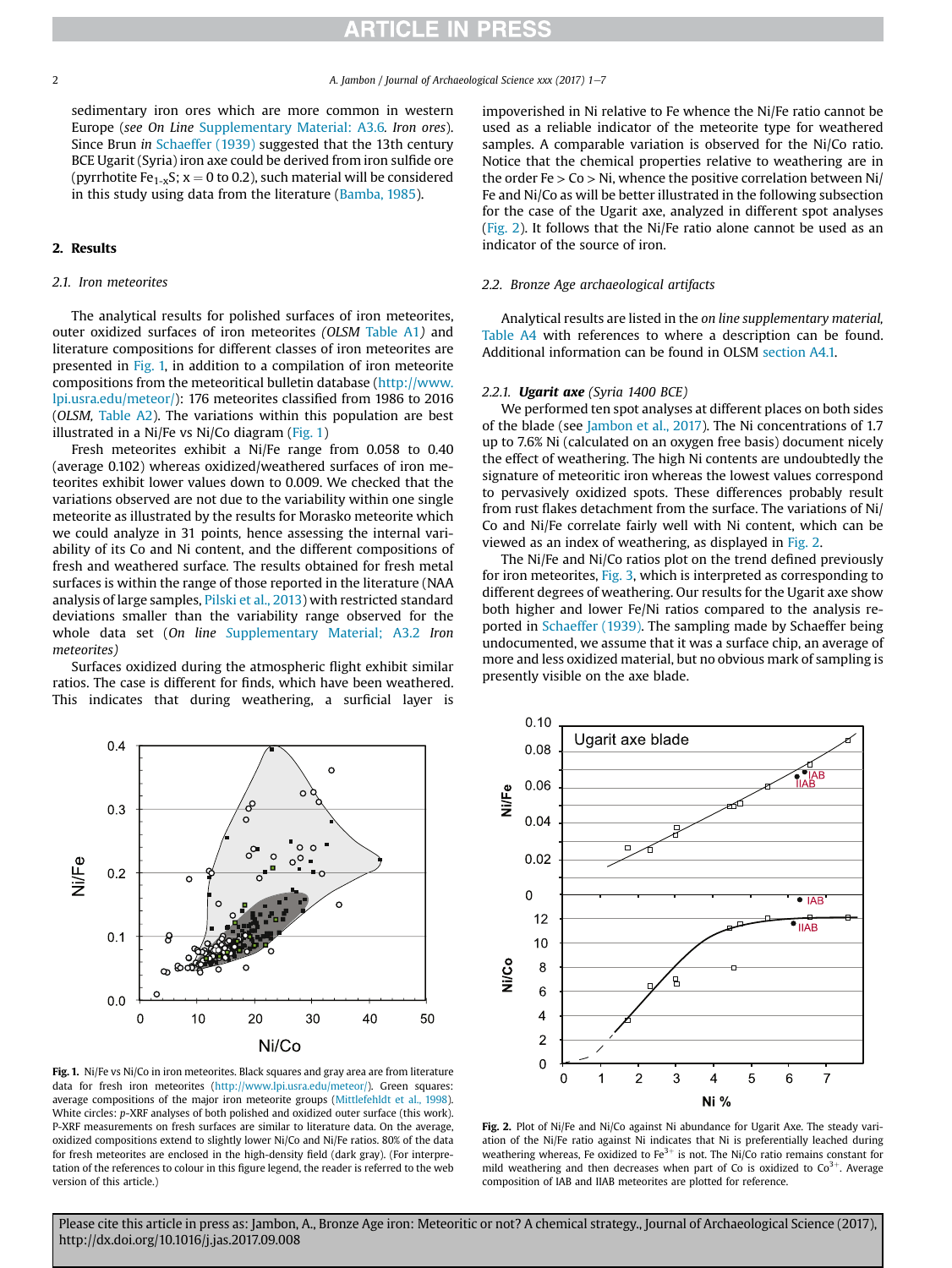*A. Jambon / Journal of Archaeological Science xxx (2017) 1-7* 3



Fig. 3. Same as Fig. 1 for Bronze Age and Iron Age iron artifacts. The gray area is taken as a reference from Fig. 1. Most compositions are clearly displaced to lower Ni/Co and Ni/Fe values. Well documented specimens like Umm el Marra pendant and Ugarit axe exhibit a clear positive correlation corresponding to variable extents of weathering, undistinguishable from the bulk trend. Tut's dagger and Gerzeh beads, which have been demonstrated to be of meteoritic origin fall on the same correlation. This work, except Tut's, Alaça Höyük and Zhou axes data taken from the literature. Notice the apparent out-of place field for Wiertzno axe.

#### *2.2.2. Other Bronze Age artifacts*

The results for the Gerzeh beads (Egypt; 3200 BCE), Umm el Marra pendant (Syria; 2300 BCE), Tut's dagger, bracelet and headrest (Egypt; 1350 BCE), Shang Dynasty axes (China; 1400 BCE) and Alaca Höyük dagger, (Turkey; 2500 BCE) are commented in detail in the *On line* supplementary Material; A4.1. The only specimen for which one single analysis is available is Tut's dagger the meteoritic origin of which is beyond any doubt (Comelli et al., 2016; Ströbele et al., 2016). For all other specimens we have 2 to 9 analytical points. Both Co and Ni are highly variable  $(0.8-8.5\%$  Ni) but in the Ni/Fe vs. Ni/Co plot, Fig. 3, the data points fall nicely on the same trend as Ugarit axe data. For some of the artifacts the highest Ni concentrations are in the range of meteoritic values (e.g. Gerzeh beads, Alaca Höyük dagger, Tut's jewelry) while some data points fall below 3.5% Ni. Taken at face value and if the conservative threshold of 5% Ni were considered (e.g. Yalçın, 1999), one would infer the presence of both terrestrial and meteoritic iron in one and the same sample!

In the present interpretation however, replicate analyses including Co analyzes, indicate that all artifacts tested are made of meteoritic iron. For the other artifacts (e.g. Umm el Marra pendant, Shang axe) the low Ni concentrations cannot therefore be considered as a proof of being terrestrial. The data points falling on the same correlation as meteoritic artifacts strongly suggests that they are meteoritic as well. In other words, the Ni/Fe ratio alone is not appropriate to conclude whether an artifact is made of meteoritic iron or not, or may be the threshold should be dramatically decreased. This indicates that the weathered surface exhibits variable Ni/Fe and Ni/Co. The trend for artifacts is similar to that observed for weathered meteorites with lower Ni/Fe and Ni/Co on the average. This is not surprising since the meteorites analyzed were only marginally weathered. To summarize, the range in both Ni/Fe and Ni/Co for meteorites and iron artifacts overlap, with a significant variability in Ni/Fe and possibly low Ni contents (down to less than 1%). According to the present observations, none of the Ni bearing iron artifacts, with low Ni content, was proved to be made of terrestrial iron.

Our preliminary conclusions may therefore read:

- 1) All results, the present *p*-XRF analyses and literature results as well, illustrate than one single object may exhibit various Ni contents depending on the analytical spot. This is not due to primordial metal heterogeneity but rather to a variable extent of weathering (corrosion). Most of us will agree that contents exceeding 5% Ni should be considered as meteoritic; the lower Ni contents from the same objects, especially when analyzed with the same technique, must be considered meteoritic as well.
- 2) When the Co results are considered, even though the Ni data alone could appear inconclusive, the Fe:Co:Ni correlation falls on one and the same trend with iron meteorites. Weathering is an important factor of variation in the Ni content. One way of accounting for this effect is to consider the Fe:Ni:Co correlations.
- 3) No nickel-poor iron from the Bronze age can be proved not to be meteoritic.
- 4) No nickel-rich iron object of the Bronze Age consists of smelted iron. We therefore may ask whether one single iron object from this time is not made of meteoritic iron, since the low level or even absence of Ni can no more be considered as a proof for the smelting origin of iron.
- 5) If our interpretation that the three iron objects from Tut's treasure are made of three different iron meteorites, is correct, this suggests an active search about iron meteorites.

## *2.3. Transition artifacts*

Results are listed in OLSM Table A5. Complementary information is given in the OLSM A5.1.

## *2.3.1. Le louvre specimens*

For both the halberd and the adze (Luristan, ca. 1300- 650 BCE), the Ni falls below the detection limit, while Co is above it (detection limit is 0.02%) which indicates a Co/Ni ratio  $> 10$  and a Ni/Fe ratio < 0.005. Both artifacts are without ambiguity made of terrestrial iron. Casting a bronze socket indicates that the ability at smithing was not well mastered for these objets, which may be considered as benchmarks in bloomery iron smithing.

#### *2.3.2. Zhou dynasty axes*

The objects from early Zhou (about 1000 BCE) were first investigated by Foshag (in Gettens et al., 1971) who detected no nickel and concluded that the iron was not meteoritic. Gettens et al. however made insightful analyses, including microprobe analyses and metallographic examinations. They showed unambiguously that both artifacts are made from meteoritic iron. What interests us more are the chemical analyses of both metal and oxidation products, which fall within the field of iron meteorites (Fig. 3 and Table A4).

#### *2.3.3. Neuchatel artifacts*

Three needles, two nails and one hook were analyzed. Despite their chemical composition, the needle typology is identical to and typical of Bronze Age needles of that area. In other words they were probably produced in the same region, between 950 and 850 BCE according to dendrochronological dating (Rychner, 1979; Rychner-Faraggi, 1993) in the Late Bronze Age of western Switzerland. Their composition is typical of smelted iron which indicates that Late Bronze Age in Europe is not equivalent (technologically speaking) to Near Eastern Final Bronze Age. We know that iron was smelted further east at the same time (possibly as early as 1200 BCE in SW Asia) and iron ingots may have been imported as precious metal to make jewelry.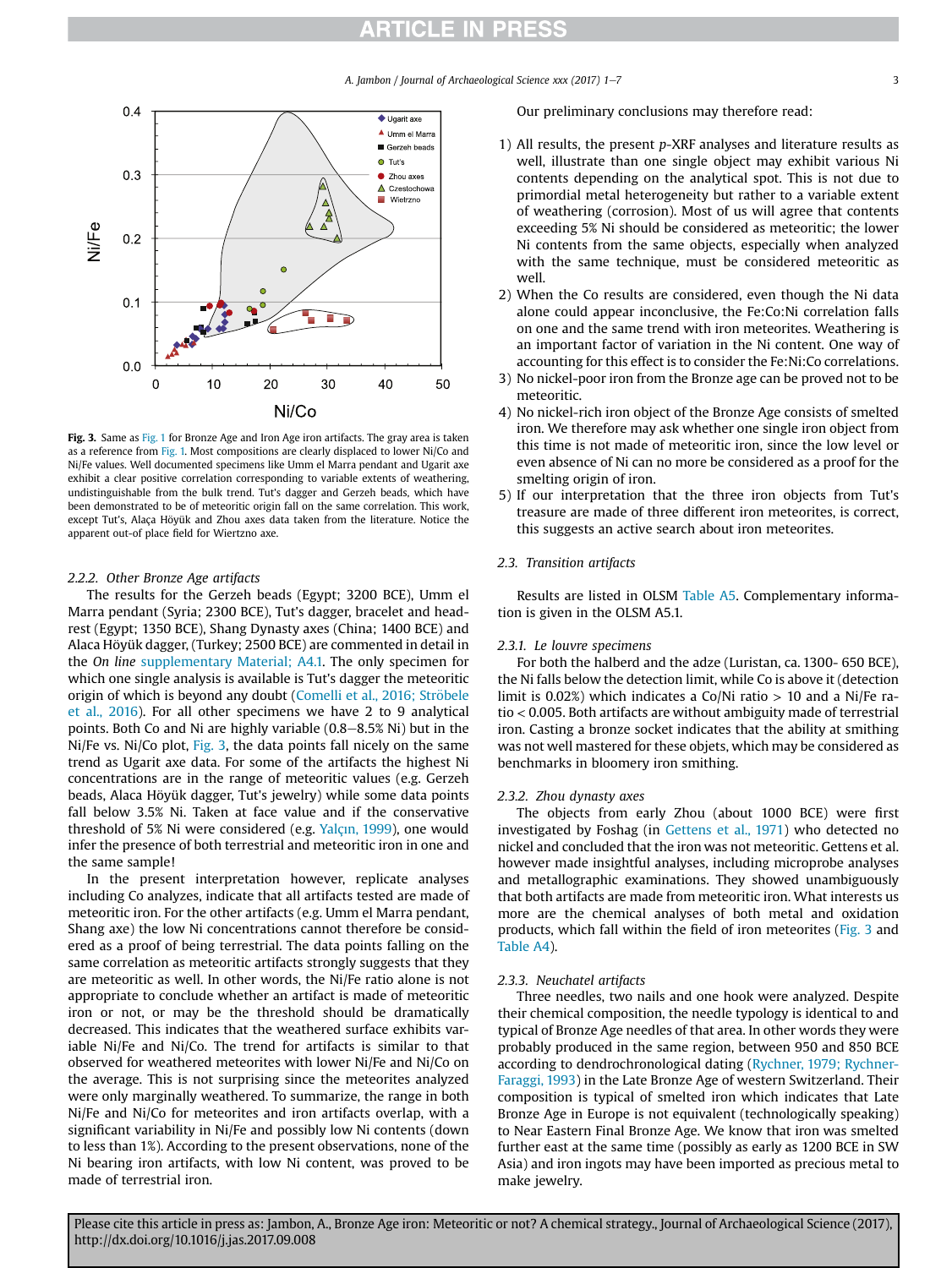4 *A. Jambon / Journal of Archaeological Science xxx (2017) 1*e*7*

## *2.4. Iron age artifacts*

The results are listed in the *On line supplementary material;* Table A5.2 *with complementary informations in* section A4.3*.*

## *2.4.1. Present study*

The Marsal ingots (NE France) are quite fresh. From the archaeological context they are dated at about  $700 \pm 100$  BCE. Their Ni and Co contents are exceedingly low, mostly below the detection limit of our equipment. When Co and Ni are detectable the Co/Ni ratio is observed to exceed unity in strong contrast with meteoritic iron  $( $0.2$ )$  and clearly outside of the trend defined by meteoritic material. In addition the amount of Cu is sometimes significant (up to 0.5% in one of six ingots) in contrast to the composition of meteoritic metal. The different chemical compositions among the various ingots analyzed suggest several provenances that cannot be specified for the moment. For such low Ni values it is more convenient to show the data in an Fe/Co vs. Ni plot with a log scale. The field for Marsal ingots falls unambiguously apart from the meteoritic compositions (Fig. 4).

## Irons from Poland

Czestochowa-Rakowa bracelets are also dated from Hallstatt C (800-600 BCE). Our Ni results are in agreement with those of Kotowiecki (2004) 18.5 and 12.5% Ni for CrZ1 and CrZ2 respectively, to be compared to our values of  $15.5-18.4$  and  $18.1-21.2%$  Ni, an unusually high Ni content. Piaskowski (1982) gives comparable results for Crz1 of 18.25% Ni, 0.58% Co and 12.4% Ni for CrZ2. These compositions fall nicely in the field of iron meteorites. The suggestion of previous workers (e.g. Photos, 1989) that such high Ni metal could be produced from terrestrial ores is not supported in the present case by the chemical composition.

Wietrzno Axe (Hallstatt unspecified) is a special case, which illustrates the potential of the method. The data points in Fig. 3 plot below the field of iron meteorites despite a high Ni content  $(5.5-7.6\%$  Ni) typical of iron meteorites indicating that for its Ni/Co ratio, the Ni content should be higher (Fig. 3). One simple explanation is that its metal is a mixture of terrestrial iron (low Co, low



Fig. 4. Plot of Fe/Co against Ni for Bronze Age and Iron Age artifacts. The log scale permits to illustrate the variations for low Ni irons (e.g. smelted irons from sedimentary ores) and high Ni irons (e.g. meteoritic irons). At 1% Ni (10,000 ppm) the Fe/Co ratio permits to distinguish samples with otherwise similar Ni abundance. UM= Umm el Marra pendant (Syria) (Schwartz et al., 2003). Latenium = Neuchatel (Rychner, 1987). Jura Sw(itzerland) (Eschenlohr et al., 2007). White squares are data for Kaman Kalehöyük levels IIA and IIc (Turkey) from (Akanuma, 2006).

Ni) with meteoritic iron similar to that used for the bracelets. Doing so the Ni/Co ratio remains unchanged (the contribution from terrestrial iron is negligible) whereas the Ni/Fe ratio is significantly decreased. This explanation is substantiated by the observation that the blade is made of five layers (two high in Ni and three devoid of Ni; Piaskowski, 1982), which cannot be resolved with the *p*-XRF analyzer. This unexpected result suggests that the similarity between meteoritic iron and smelted iron was recognized and that the use of meteoritic iron was still a viable practice. Because of the rarity of iron meteorites with such a high Ni content exceeding 15%, it is likely that the same meteorite was used for the bracelets and the axe.

### *2.4.2. Literature data*

We selected examples where archaeological artifacts were analyzed for Co and Ni on sufficiently well preserved samples (some metal is preserved): Fragments from Kaman Kalehöyük (Turkey) (Akanuma, 2006), Western European irons of Manching (South Germany) (Schwab et al., 2006) and two from Renningen and one from Grösseltal (South Germany) (Brauns et al., 2013). More information can be found in the *On line supplementary material;* section A4.2*.*

The results are plotted in Fig. 4. All data fields are presented in Fig. 4 and, as expected fall quite far from the meteoritic field.

Finally the more recent objects from Devélier-Courtetelle (Jura, Switzerland), a set of 67 objects, analyzed by Eschenlohr et al.  $(2007)$  are low in Ni  $(40-4000$  ppm; average 1200 ppm) with a Co/Ni ratio ranging 0.02 to 3 (average 0.43).

## *2.5. Ni bearing iron ores*

We showed that smelted and meteoritic irons can be distinguished from their Fe:Co:Ni composition, still according to previous suggestions we must investigate whether lateritic iron ores which reportedly contain some nickel, could produce iron distinguishable from meteoritic iron. As noticed by Pryce and Natapintu (2009) laterites cover a wide domain of compositions, but the ones we are concerned with are those developed on peridotites. These are rocks with dominant ( $>60\%$ ) olivine of formula (Mg,Fe)<sub>2</sub>SiO<sub>4</sub>. These contain significant amount of iron oxide (about 10% on the average) and little aluminum oxide (less that 3%).

#### *2.5.1. Lateritic ores*

The Fe, Co and Ni contents were measured across alteration profiles, from the fresh mother rocks to the iron oxide cap. The iron content increases from bottom to top, while the Ni first increases then decreases at the top where the iron ore is of the best quality (low silica content). The Ni/Fe and Ni/Co ratios vary along the profile and the observed correlation passes through the starting composition of fresh peridotite, which is also the terrestrial mantle composition (Fig. 5). In order to avoid confusion, we selected the data for potential iron ores, that is rocks with less than 20% silica and more than 50% Fe. The results taken from the literature are presented in Figs. 5 and 6. In Fig. 5, the correlation lies below the field of iron meteorites and it appears that for low Ni contents there might be some ambiguity between weathered meteoritic and lateritic compositions. Some of the scatter is due to the small size of analyzed samples (on the order of hundred mg) and we expect that the charge of a smelter (several kg) would exhibit less dispersion due to the averaging effect. The same is observed in Fig. 6. Some overlap is observed in the field representing the Umm el Marra iron pendant, which was shown to be the most weathered artifact.

More interestingly, the data for Kaman Kalehöyük, stratum II a (Figs.  $4-6$ ), overlap with the lateritic field but extend to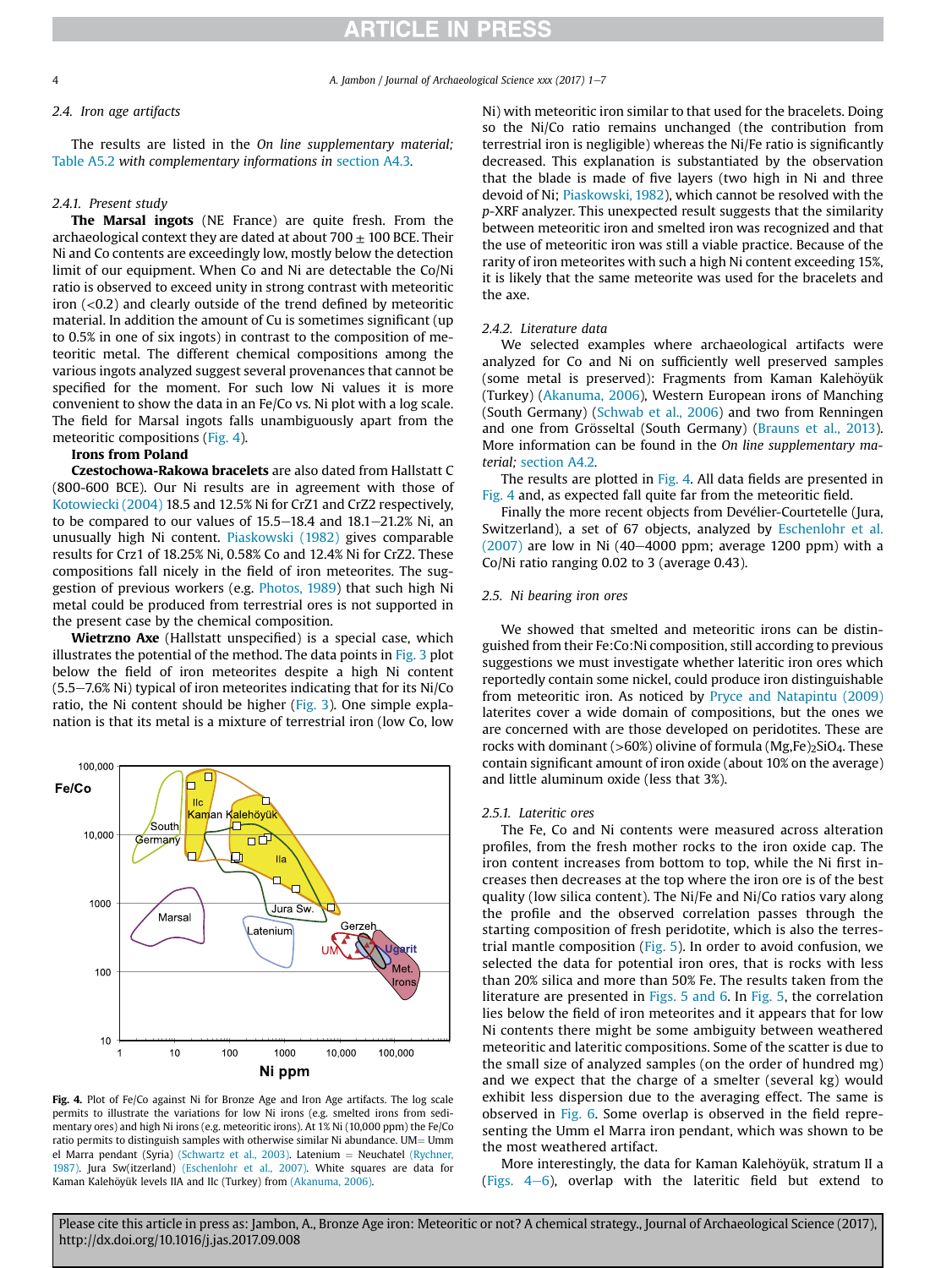*A. Jambon / Journal of Archaeological Science xxx (2017) 1-7* 5



Fig. 5. Same as Fig. 1 for diverse lateritic iron ores. The trend for terrestrial iron is clearly different from that of extraterrestrial material. Barro Alto and Santa Fé (Brazil) are from Trescases and Oliveira, (1981), Cameroon from Yongue-Fouateu et al. (2006), Burma from Schellmann, (1989), Oregon from Hotz, (1967) and Oman from Al Kirbash, (2016). Terrestrial mantle composition falls on the same trend.



Fig. 6. Same as Fig. 4 for lateritic samples (dots; same set of data points as in Fig. 5). Notice the weathering path (red arrow) from the mantle value (red dot) with Ni increasing and then decreasing; the opposite being observed for Fe/Co. The fields for iron meteorites and iron artifacts from Fig. 4 are shown for comparison. (For interpretation of the references to colour in this figure legend, the reader is referred to the web version of this article.)

significantly lower Ni contents. It is well known that such lateritic ores are commonplace in Anatolia (see e.g. Pigott, 1989).

These data however are for lateritic ores not metal. There is an additional possibility, which we did not consider yet: some fractionation might occur during the reduction process, thus changing the Ni/Fe and/or Ni/Co ratios. One obvious question then is whether some fractionation occurs between lateritic ores and the metal (Photos, 1987). This point will be discussed below.

## *2.5.2. Pyrrhotite*

Some pyrrhotites (FeS) may contain significant concentrations of Ni. This is illustrated by the composition of pyrrhotite of the Oshirabetsu Mine, Hokkaido (Bamba, 1985; *On line supplementary* *material;* Table A3) ranging from 0.02 to 1.1% Ni. Their Ni/Fe (<0.02) and  $Ni/Co$  (0.5–39) plot along a trend below the terrestrial mantle correlation defined by laterites. They are significantly different from all meteoritic values and cannot explain the composition of Bronze Age irons.

#### 3. Discussion

The starting point of this study was the controversy about the ultimate source of iron: meteoritic or smelted. According to previous results, the abundance of Ni in metal or the Ni/Fe ratio was considered a strong indicator of the origin of iron. We confirm that when the Ni is low, especially for weathered specimens, it is not sufficient as a criterion, whence the search for a more robust tracer of origin. According to the above results, the Fe/Co/Ni composition can provide the required information, which can be obtained using *p*-XRF. Analyzing several spots is highly recommended: on one single artifact, variable Ni is measured due to the extent of weathering, but the trend in a Ni/Fe vs Ni/Co appears to be a robust information as it permits to distinguish terrestrial from meteoritic iron.

## *3.1. The effect of weathering*

The above results show that weathering of meteoritic iron affects the Ni content and the Ni/Fe ratio (Figs.  $2-3$ ). However, the Ni/ Co and Ni/Fe variations still correlate. The low Ni/Fe ratio (or the Ni abundance) of terrestrial irons could be similar to that of some weathered meteoritic irons but at the same time their Ni/Co ratio does not fall on the correlation exhibited by meteoritic irons. The effect of weathering was ignored in most previous investigations but is now well established.

## *3.2. The effect of smelting*

Photos (1989) found metal prills with comparatively high Ni/ Fe ratios in some iron slags from Petres (N. Greece). It is noteworthy that no iron artifacts with high Ni content were ever found in the same context. The slags in question were high in iron oxide (wüstite) and contained small amounts of metal prills. She concluded that this could explain the abundance of Ni in all irons from the Bronze Age without the need of the extraterrestrial iron hypothesis. I cannot share this view and claim that the high Ni content of iron prills in slag ensues anytime, when the ore reduction fails. Ni is more easily reduced than iron, therefore if the smelting conditions were slightly too oxidizing, it is quite possible that nearly all Ni was reduced while only a small fraction of iron was. It can be shown that the fraction of Ni in the metal is a measure of the oxygen partial pressure in the furnace. The observed heterogeneity of Ni in the iron is a good indicator of out-of-control oxidizing conditions. Then a very small quantity of metal is obtained with a high Ni content (tens of %) if the starting ore contained some Ni. This is what the experiments of Photos (1989) yielded and possibly the case in Petres discarded slag as well. Extracting metal prills from a large quantity of slag would be a very hard task for little reward and most probably therefore the slag was discarded. The recovery of metal by a second smelting operation seemed questionable from an economical point of view. For this second reduction stage to be efficient, crushing the slag to permit exchange with carbon in the furnace would be required. This operation would have been too demanding when compared with using fresh ore. The experiments of Photos confirm our view. Some of the metal prills she analyzed after her smelting experiments contain up to 67% nickel. When starting from an ore with 1% NiO (0.7% Ni) and 72%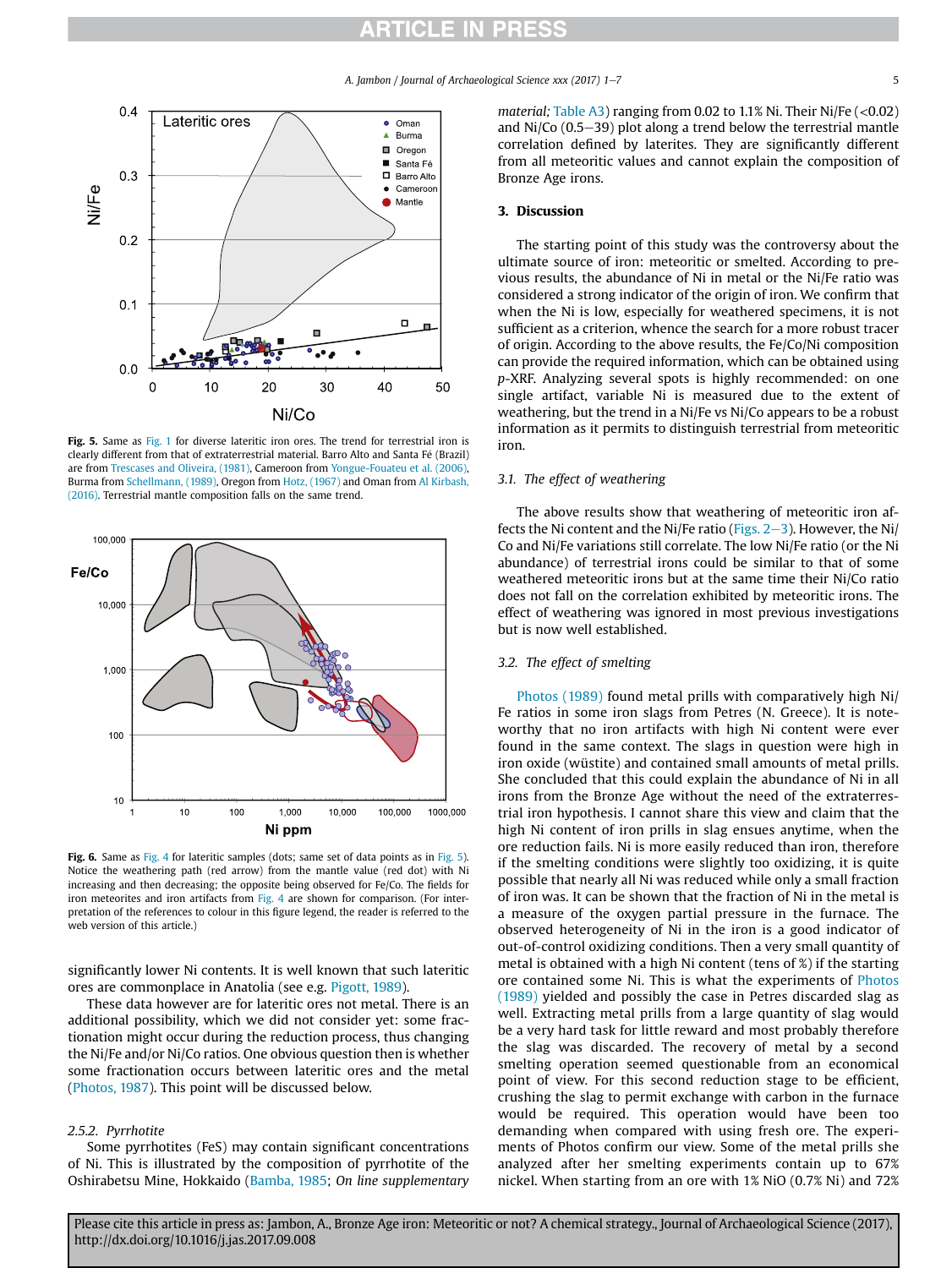Fe<sub>2</sub>O<sub>3</sub> (50% Fe), this suggests that only 0.3% Fe was reduced (for a metal with 20% Ni, 2.8% of Fe), a very poor yield! In addition the composition of chrome-spinel in the slag, indicates that 17% of its Fe is actually Fe $^{3+}$  indicating that oxygen fugacity was close to the magnetite-wüstite buffer, that is far above the reducing conditions necessary to obtain iron metal.

Another important question is: are such Ni rich ores really common? I would say, in principle not. As already mentioned above, the best iron ores of the lateritic type contain little nickel (see also the discussion by Pryce and Natapintu (2009) on the quality of laterite in order to be a qualified iron ore). Those high in nickel (actually nickel ores as reported in Figs.  $5-6$ ) contain also quite large amounts of silica, which makes them poor iron ores; their color is orange yellowish and they look quite different from the true iron ores having a dark rusty color. This is because during the final stages of lateritization, silica and nickel (Ni<sup>2+</sup>) are leached away, whereas Fe<sup>3+</sup> remains immobile as iron oxides. It is important to notice that no smelted iron object of the Iron Age has been reported with significant amounts of Ni. In particular, the irons of Kaman Kalehöyük fall in the range 0.7 to 0.01% Ni (Akanuma, 2006), whereas numerous lateritic ores are present in Anatolia. According to their composition (Figs.  $4-6$ ) we think that Kaman Kalehöyük artifacts are good candidates for iron derived from lateritic iron ores. Such irons have Fe/Co higher than meteoritic irons and also higher than the lowest Fe/Co ratio of nickel rich ores, but the overlap is significant.

#### 4. Conclusions

We conclude that it appears now important to measure correctly Bronze Age irons for their Fe:Co:Ni abundances, in order to determine whether or not, any specimen from that time is made from terrestrial iron. Replicate analyses are necessary since weathering leads to variably depleted Ni contents and a Ni content below 1% alone is no proof of origin; for Ni in excess of 1% the Ni:Co:Fe correlation will be conclusive. Scraps of rust are strongly biased samples, depleted in Ni and should be avoided, whereas oxidized artifacts are acceptable.

The present results complementing high quality analyzes from the literature suggest that (most or) all irons from the Bronze Age are derived from meteoritic iron, until some transition period, which occurred supposedly close to about 1200 BC. The next step will be to determine where and when terrestrial iron smelting appeared for the first time.

## Acknowledgements

The author is indebted to P. Rochette for providing the Fe: Ni reference alloys. M. Fialin helped with EMP analyses. B. Zanda kindly provided the MNHN specimens. This work would not have been possible without the enthusiastic support of a number of archaeologist colleagues and curators. Musée du Louvre, in Paris (F. Bridey), Musée du Laténium in Neuchatel (D. Ramseyer), Musée National d'archéologie in St Germain en Laye (L. Olivier), National archaeology Museum in Aleppo (G. Schwartz, V. Matoian, A. Bilal and B. Jamouss); Petrie Museum, (S. Pancaldo) and UCL (Th. Rehren). M. Martinon-Torres (UCL) provided a bloomery iron sample from Gresham shipwreck. K. Mazurek permitted the analyses of the polished sections of Polish artifacts. A. Hmani provided a bloomery iron from Morocco. M. Hmani allowed the p-XRF measurements of a collection of iron meteorites. A. Muszynski (Poznan University) gave access to a collection of Morasko irons and provided a reference sample. R. Hewins patiently corrected my English. This research did not receive any specific grant from funding agencies in the public, commercial, or not-for-profit sectors.

### Appendix A. Supplementary data

Supplementary data related to this article can be found at http:// dx.doi.org/10.1016/j.jas.2017.09.008.

#### References

- Akanuma, H., 2006. Changes in iron use during the 2nd and 1st millennia B.C. At kaman-kalehöyük, Turkey: composition of iron artifacts from stratum III and stratum II. Anatol. Archaeol. Stud. 15, 207-222.
- Al Kirbash, S.A., 2016. Geology, mineralogy, and geochemistry of low grade Nilateritic soil (Oman Mountains, Oman). Chem. Erde 76, 363-381.
- Bamba, T., 1985. Nickeliferous pyrrhotite deposits and ores from the Oshirabetsu mine, tokachi province, Hokkaido. J. Fac. Sci. Hokkaido Univ. Ser. 4, Geol. Mineral. 19, 415-438.
- Brauns, M., Schwab, R., Gassmann, G., Wieland, G., Pernicka, E., 2013. Provenance of Iron Age iron in southern Germany: a new approach. J. Archaeol. Sci. 40,  $841 - 849$
- Chung, Li, 1979. Studies on the iron blade of a Shang dynasty bronze "Yüeh-Axe" unearthed at kao-Ch'eng, Hopei, China. Ars Orient. 11, 259-289.
- Comelli, D., D'Orazio, M., Folco, L., El-Halwagy, M., Frizzi, T., Alberti, R., Capogrosso, V., El-Naggar, A., Hassan, H., Nevin, A., Porcelli, F., Rashed, M.G., Valentini, G., 2016. The meteoritic origin of Tutankhamen's iron dagger blade. Meteorit. Planet. Sci. 1-9. http://dx.doi.org/10.1111/maps.12664.
- Eschenlohr, L., Friedli, V., Robert-Charrue Linder, C., Senn, M., 2007. Develier-Courtételle un Habitat Rural Mérovingien. 2. Métallurgie du fer et mobilier métallique. Cah. d'Archéologie Jurassienne 14, 170-188.
- Gettens, R.J., Clarke Jr., R.S., Chase, W.T., 1971. Two early Chinese bronze weapons with meteoritic iron blades. Occas. Pap. 4, 1-77. Freer Gallery of Art Washington, D.C.
- Hotz, P.E., 1967. Nickeliferous laterites in southwestern Oregon and northwestern California. Econ. Geol. 59, 355-396.
- Jambon, A., Chanut, C., Matoian, V., 2017. La Hache Extra-terrestre D'Ougarit (Syrie). Etudes Ougaritiques.
- Jean, E., 2001. Le fer chez les Hittites : un Bilan des Données Archéologiques. In: Aux origines de la metallurgie du fer. Mediterranean Archaeology, vol. 14, pp. 163-188.
- Kotowiecki, A., 2004. Artifacts in Polish collections made of meteoritic iron. Meteorit. Planet. Sci. 39, A151-A156.
- Mittlefehldt, D.W., Mc Coy, T.J., Goodrich, C.A., Kracher, A., 1998. Non-chondritic meteorites from asteroidal bodies. In: Reviews in Mineralogy, vol. 36 chap. 4.
- Photos, E., 1987. Early Extractive Iron Metallurgy in N Greece: a Unified Approach to Regional Archaeometallurgy. Ph. D. Thesis University of London, p. 349.
- Photos, E., 1989. The question of meteoritic versus smelted nickel-rich iron archaeological evidence and experimental results. World Archaeol. 20,  $403 - 421$ .
- Piaskowski, J., 1982. A study of the origin of the ancient high Ni iron generally regarded as meteoritic. In: Wertime, T.A., Wertime, S.F. (Eds.), Early Pyrotechnology. Smithsonian Institution, Washington DC, pp. 237-243.
- Pigott, V.C., 1989. The emergence of iron use at hasanlu. Expedition 32,  $67-79$ .
- Pilski, A.S., Wasson, J.T.A., Muszynski, A., Kryza, R., Karwowski, Ł., Nowak, M., 2013. Low-Ir IAB irons from Morasko and other locations in central Europe: one fall, possibly distinct from IAB-MG. Meteorit. Planet. Sci. 48, 2531-2541. http:// dx.doi.org/10.1111/maps.12225.
- Pryce, T.O., Natapintu, S., 2009. Smelting iron from laterite: technical possibility or ethnographic aberration? Asian Perspect. 48, 249-264.
- Rychner, V., 1979. L'âge du Bronze final à Auvernier (lac de Neuchâtel, Suisse). Typologie et chronologie des anciennes collections conservées en Suisse. T.1 et 2. Cahiers d'Archéologie Romande, Lausanne, pp. 15-16.
- Rychner, V., 1987. Auvernier 1968-1975. Le mobilier metallique du bronze final. Formes et techniques, vol. 37. Cahiers d'Archéologie Romande, Lausanne.
- Rychner-Faraggi, A.-M., 1993. Hauterive-Champréveyres, 9. Métal et parures au Bronze final, vol. 17. Archéologie neuchâteloise, Neuchâtel.
- Schaeffer, C.F.-A., 1939. Une hache d'armes Mitanienne de Ras Shamra. Ugaritica 3,  $107 - 125$
- Schellmann, W., 1989. Composition and origin of lateritic nickel ore at Tagaung Taung, Burma Mineral. Deposita 24, 161-168.
- Schwab, R., Heger, D., Höppner, B., Pernicka, E., 2006. The provenance of iron artefacts from manching : a multi-technique approach. Archaeometry 48,  $431 - 450$
- Schwartz, G.M., Curvers, H.H., Dunham, S., Stuart, B., 2003. A third-millennium B.C. Elite tomb and other new evidence from tell Umm el-marra, Syria. Am. J. Archaeol. 107, 325-361.
- Ströbele, F., Broschat, K., Koeberl, C., Zipfel, J., Hassan, H., Eckmann, Ch, 2016. The iron objects of tutanchamun. Metalla. Archäometrie und Denkmalpflege 2016, Göttingen Sonderheft 8, 186-189.
- Trescases, J.J., Oliveira, S.M.B. de, 1981. A jazida de niquel de Barro Alto. Ata I Simp. Geol. Centro-Oeste, Goiania 519-538.